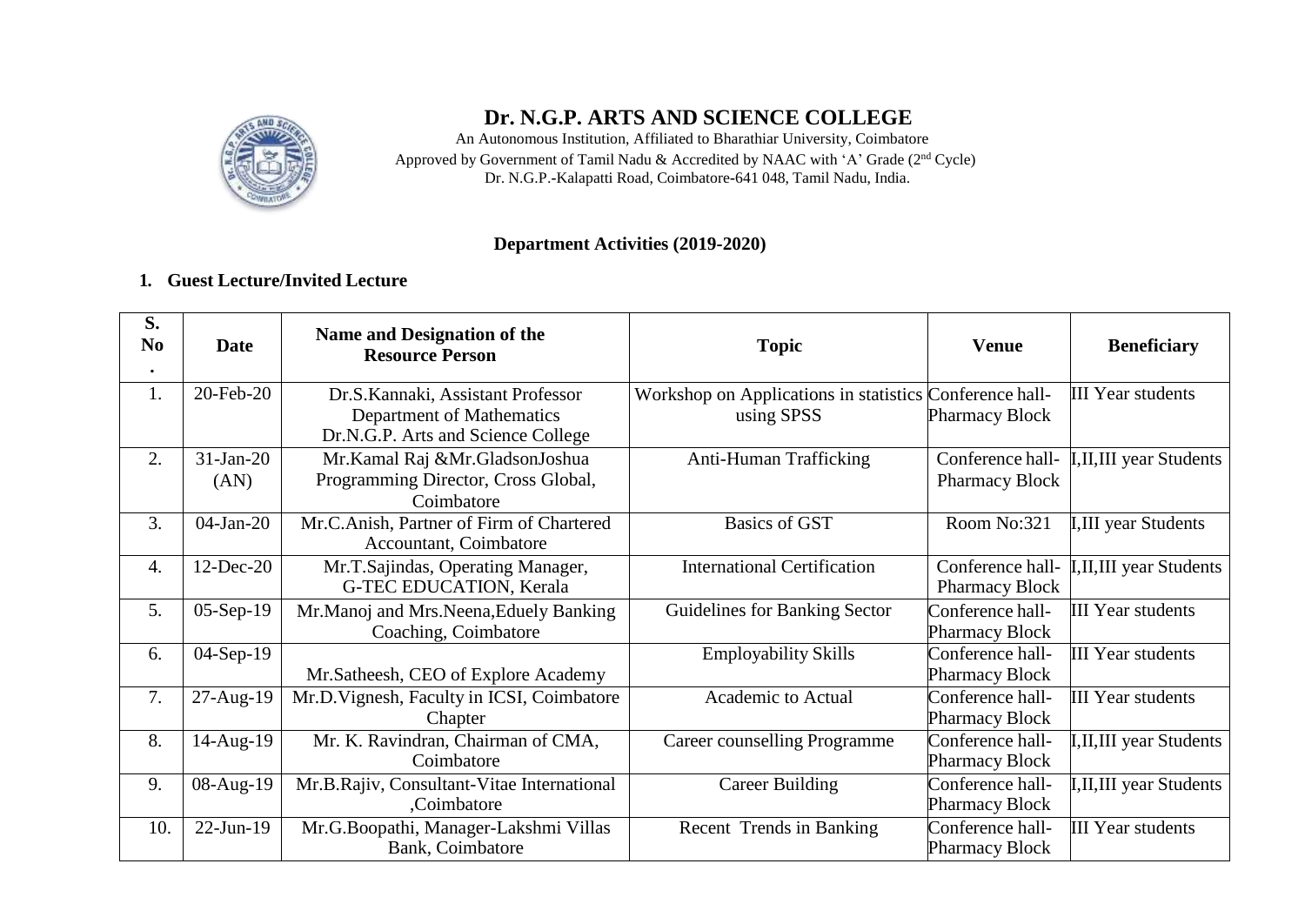# **2. Seminar /Workshop Conferences organized**

| S.<br>No.      | Date   | Nature of the<br>Event | <b>Number</b><br>of | Title of the<br>Event | Name & Designation of the<br><b>Speakers</b> | Name &<br><b>Affiliatio</b> | <b>Fundin</b><br>g | <b>Total Funding</b> |
|----------------|--------|------------------------|---------------------|-----------------------|----------------------------------------------|-----------------------------|--------------------|----------------------|
|                |        | (Conference/           | <b>External</b>     |                       |                                              | n Chair                     | <b>Agency</b>      |                      |
|                |        | Seminar/Wor            | Participa           |                       |                                              | $\boldsymbol{\&}$           |                    |                      |
|                |        | kshop)                 | nts                 |                       |                                              | Co-chair                    |                    |                      |
| $\mathbf{1}$   | $04 -$ | Seminar                | 221                 | Implications          | Dr.Elumalai Kannan                           |                             |                    |                      |
|                | Mar-   |                        |                     | of FINTECH            | <b>Associate Professor</b>                   |                             |                    |                      |
|                | 20     |                        |                     | in Indian             | Center for the study of regional             |                             |                    |                      |
|                |        |                        |                     | economy               | development                                  |                             |                    |                      |
|                |        |                        |                     |                       | School of social sciences,                   |                             |                    |                      |
|                |        |                        |                     |                       | Jawaharlal Nehru university,                 |                             |                    |                      |
|                |        |                        |                     |                       | New Delhi                                    |                             |                    |                      |
|                |        |                        |                     |                       | Dr.K.Senthil Kumar                           |                             |                    |                      |
|                |        |                        |                     |                       | Incubation manager                           |                             |                    |                      |
|                |        |                        |                     |                       | <b>Atal Incubation Center-</b>               |                             |                    |                      |
|                |        |                        |                     |                       | NIFTTEA, Tiruppur                            |                             |                    |                      |
|                |        |                        |                     |                       | Mr.E.Mohanraj                                |                             |                    |                      |
|                |        |                        |                     |                       | <b>Senior Vice President</b>                 |                             |                    |                      |
|                |        |                        |                     |                       | <b>Emerging Local Corporate, Yes</b>         |                             |                    |                      |
|                |        |                        |                     |                       | <b>Bank Limited, Coimbatore</b>              |                             |                    |                      |
| $\overline{2}$ | $04 -$ | Endowment              | 411                 | Banking               | Mr.E.Mohanraj                                |                             |                    |                      |
|                | Mar-   | Lecture                |                     | Reforms               | <b>Senior Vice President</b>                 |                             |                    |                      |
|                | 20     |                        |                     |                       | <b>Emerging Local Corporate</b>              |                             |                    |                      |
|                |        |                        |                     |                       | <b>Yes Bank Limited</b>                      |                             |                    |                      |
|                |        |                        |                     |                       | Coimbatore                                   |                             |                    |                      |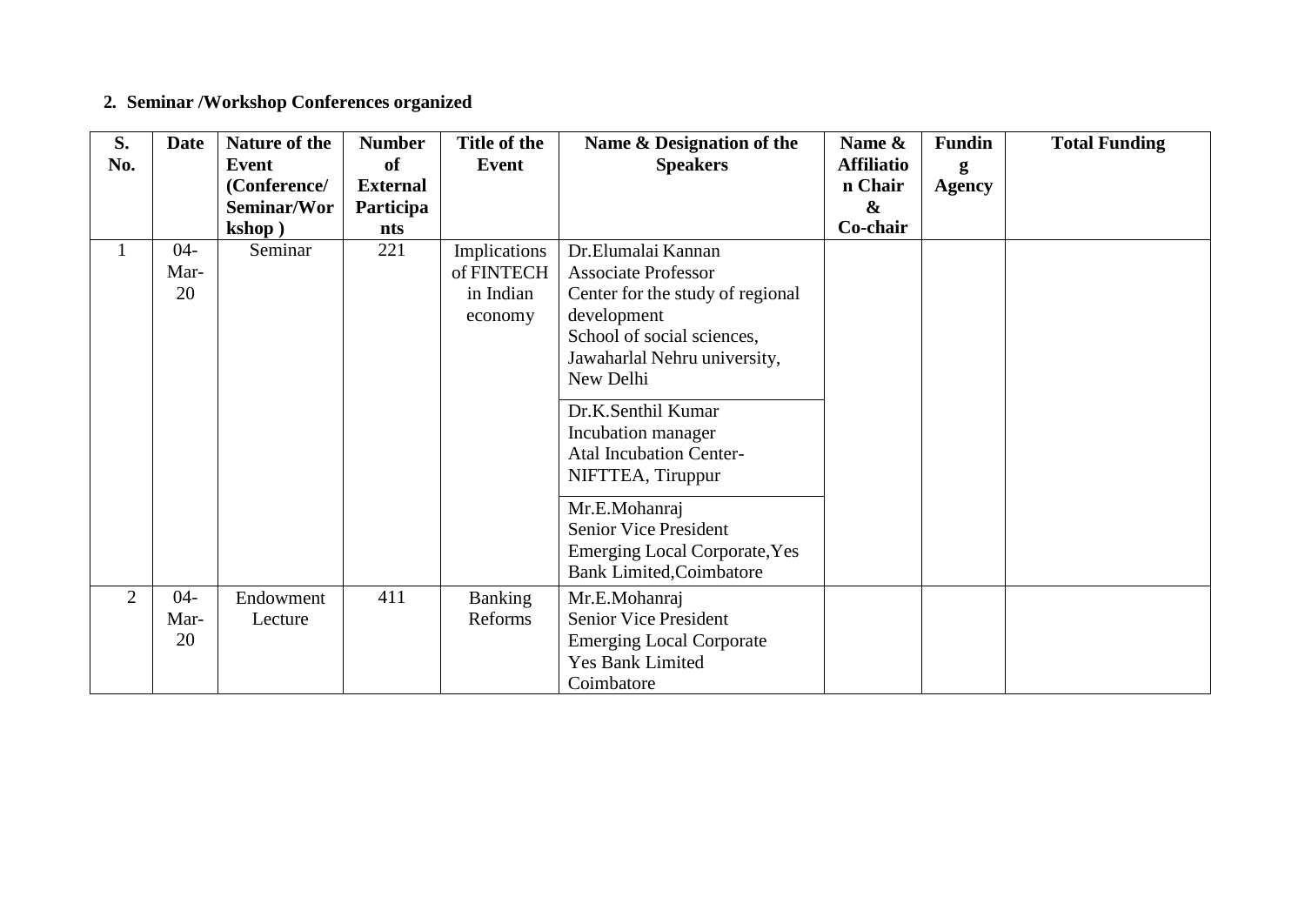#### **3. Extension Activities**

| <b>S. No.</b> | <b>Date</b>  | Nature of the extension            | <b>Place</b>                                               | <b>Students involved</b> |
|---------------|--------------|------------------------------------|------------------------------------------------------------|--------------------------|
|               | $13$ -Feb-20 | Societal Connect-Survey            | Velliankadu, Ooty                                          | II Year students         |
| ∠.            | $1-Feb-20$   | Digital Commerce & Career Guidance | Government boys higher secondary<br>School, Chinnathadagam | III year students        |

#### **4. Awards and Prizes for Staff**

| <b>S. No.</b> | <b>Name of the Staff</b> | Name of the Award                   | <b>Awarded by</b> | <b>Cash Prize</b><br>$(\mathbf{If any})$ | Date         |
|---------------|--------------------------|-------------------------------------|-------------------|------------------------------------------|--------------|
|               | Mr.M.A.Prasad            | Best teacher                        | Dr.NGP ASC        |                                          | $26$ -Feb-20 |
|               | Mr.P.Vimalkumar          | Best Mentor-2020                    | Dr.NGP ASC        |                                          | $26$ -Feb-20 |
|               | Dr.R.Gunasundari         | Achievement in NPTEL<br>Online Exam | Dr.NGP ASC        |                                          | 26-Feb-20    |

### **5. Staff Recognitions:**

| S. No. | <b>Name of the Staff</b> | <b>Acted As</b> | <b>Name of the Programme</b>   | Date       | <b>Venue</b>                        |
|--------|--------------------------|-----------------|--------------------------------|------------|-------------------------------------|
|        | Dr.R.Gunasundari         | Resource        | Value of Education and General | $19$ -Dec- | <b>Sri Subash Arts and Science</b>  |
|        |                          | Person          | <b>Motivational Talks</b>      | 19         | College, Erode                      |
|        | Dr.R.Gunasundari         | Resource        | Business management and Human  | $05$ -Oct- | <b>PSGR Krishnammal College for</b> |
|        |                          | Person          | Resource management            | 19         | Women, Coimbatore                   |
|        | Dr.R.Gunasundari         | Resource        | Interpersonal skills           | $16$ -Aug- | Pioneer College of Arts and Science |
|        |                          | Person          |                                | 19         | College, Coimbatore                 |

#### **6. Staff Participation**

| <b>S. No.</b> | Date         | <b>Name of the Faculty</b> | Name of the Workshop/FDP/Training             | <b>College</b>                      |
|---------------|--------------|----------------------------|-----------------------------------------------|-------------------------------------|
|               |              |                            | <b>Programme</b>                              |                                     |
|               | $15$ -Feb-20 | Ms.T.SreeGeetha            | <b>Faculty Development Programme-Research</b> | Cambridge Institute of Technology,  |
|               |              |                            | Methodology                                   | Bangalore                           |
|               | $12$ -Feb-20 | Dr.S.Gandhimathi           | Art of Effective Teaching                     | <b>PSGR Krishnammal College for</b> |
|               |              |                            |                                               | Women, Coimbatore                   |
|               | 8-Feb-20     | Ms.T.SreeGeetha            | <b>Faculty Development Programme-NTA</b>      | Hindustan College of Arts and       |
|               |              |                            | NET/TN SET COMMERCE PAPER-II                  | Science, Coimbatore                 |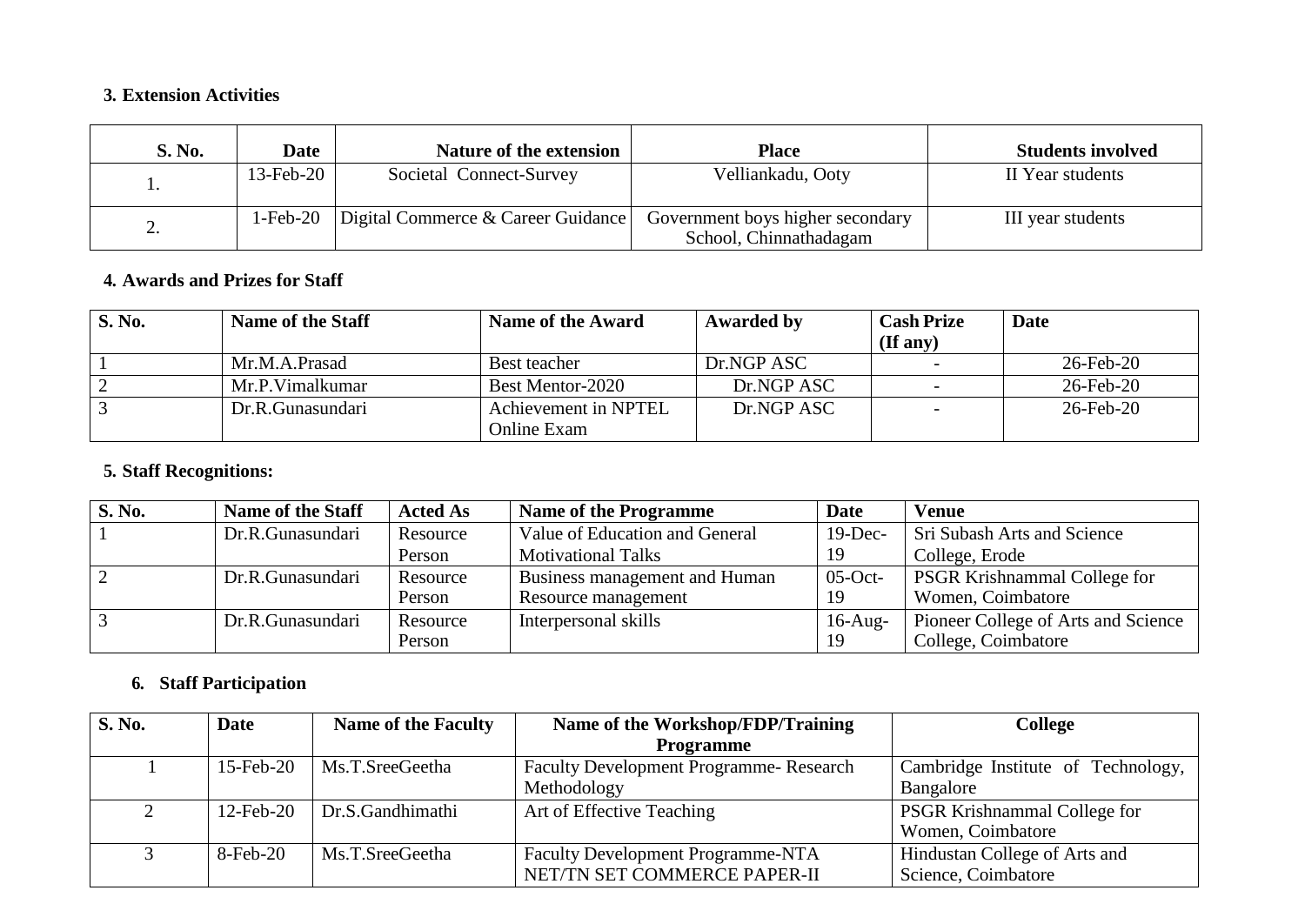#### **7. Staff Presentation**

| <b>S. No.</b> | <b>Date</b> | <b>Name of the Faculty</b> | <b>Name of the Conference</b>                    | Name of the title                                                    | College                                                |
|---------------|-------------|----------------------------|--------------------------------------------------|----------------------------------------------------------------------|--------------------------------------------------------|
|               | $09-Sep-19$ | Dr.R.Gunasundari           | <b>E-Banking Opportunities</b><br>and Challenges | Role of e-banking in the growth<br>of Indian Economic<br>Development | <b>SNMV</b> College of Arts<br>and Science, Coimbatore |

#### **8. Students Presentation**

| S.no           | <b>Date</b>  | Name of the student                                                                                                                                                                                                                                                                                                   | Name of the           | Name of the title                                              | <b>College</b>                                         |
|----------------|--------------|-----------------------------------------------------------------------------------------------------------------------------------------------------------------------------------------------------------------------------------------------------------------------------------------------------------------------|-----------------------|----------------------------------------------------------------|--------------------------------------------------------|
|                |              |                                                                                                                                                                                                                                                                                                                       | event                 |                                                                |                                                        |
|                | 26-Feb-20    | Shanmuga priya. M, Sakthi<br>priya. M. N, Bawadharani.S,<br>Sneha. P, Kavin Krishna. S<br>& Kowshik. S                                                                                                                                                                                                                | Paper<br>presentation | Sustainability and transformation of<br>Finance and Accounting | PSG College of Arts and<br>Science                     |
| 2              | 20-Feb-20    | Akshaya, Swetha, Mahila,<br>Sreeja, Harini & Kaviya. K<br>Vinothini. D, Greeshama. R,<br>Babu. R, Madhan Ragvin. S,                                                                                                                                                                                                   |                       | GST: A Business Friendly Tax Regime                            | Dr.N.G.P arts and science<br>college                   |
| $\overline{3}$ | $07$ -Feb-20 | Sreemathi, Darshana, Salini,<br>Jaishree, Shanmuga vadivel.<br>K & Sureka<br>Janarthani, Kavya,<br>Richasree, Mirudhula.M,<br>Mohan raj. P & Bala<br>saravanan. B<br>Kirthika. P, Keerthana. S,<br>Vanithamani. S, Joshika. G,<br>Felix. N & Arjun Prakash<br>Praveen, Thanush, Dinesh<br>muthu, Usha. B, Priyanka. P |                       | <b>Budget</b>                                                  | Krishnammal College of Arts<br>and Science, Coimbatore |
| $\overline{4}$ | 07-Feb-20    | Sathish.B, Gowtham. K,<br>Sudhagaran .P.P, Boopathy.<br>R. D, Akshara. K, Gokula<br>priya. R & Dhivyaa. M                                                                                                                                                                                                             |                       | <b>Budget</b>                                                  | Nandha college of arts and<br>science, Erode           |